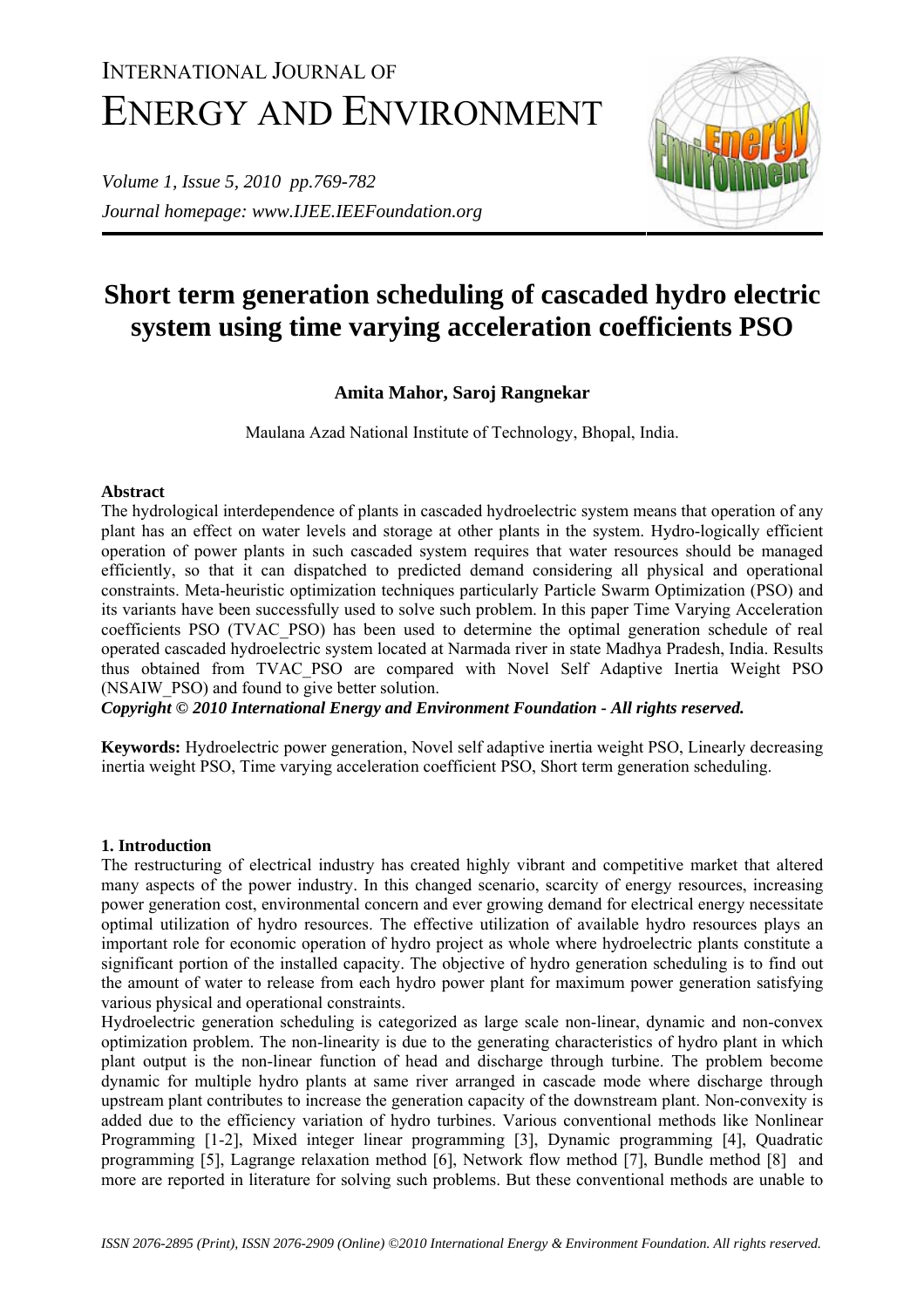handle the non-linearity nature of the real problems due to sensitivity to initial estimates and stuck into local optimal solution. Modern heuristic optimization techniques based on operational research and artificial intelligence concepts, such as evolutionary programming [9], Hybrid Chaotic Genetic algorithm [10], Simulated annealing [11], Ant colony optimization [12], Tabu Search [13], Neural Network [14-16] Particle swarm optimization (PSO) [17-19] provide the better solution. Each method has its own advantages and dis-advantages; however PSO has gained popularity as the best suitable solution algorithm for such problems.

Upto now, a significant proportion of research has been done and still going on to improve the performance of the PSO. Researchers have shown the improvement in performance of PSO by random number generation Techniques [20], Introduction of particle repulsion [21], Craziness [22, 23], Mutation [24], Time Varying Acceleration Coefficients [25, 26], Inertia weight variation [27, 28]. In this paper Time Varying Acceleration Coefficients Particle Swarm Optimization has been applied for short term hydroelectric generation scheduling of Cascaded hydroelectric system at Narmada river located in Madhya Pradesh, India..

The rest of the paper is organized in seven sections. Section 2 dealt with the optimization problem formulation followed by brief overview of different variants of PSO method in section 3. Description of Narmada cascaded hydroelectric system and its mathematical modeling has been discussed in section 4. Detail algorithm of the TVAC\_PSO has been described in section 5. Results and discussions are mentioned in section 6 followed by conclusion in section 7.

### **2. Problem formulation**

The short term scheduling of cascaded hydro electric system means to find out the water discharge, water storage and spillages for each reservoir j at all scheduling time periods (for 24 hrs) to minimize the error between load demand and generation subjected to all constraints.

### *2.1 Objective function*

In hydro scheduling problem, the goal is to minimize the gap between generation and load demand during schedule horizon. Thus objective function to be minimized can be written as

$$
E = Min \sum_{t=1}^{T} [(1/2) * (P_D^t - \sum_{j=1}^{n} P_j^t)^2]
$$
\n(1)

The power generated by the reservoir type river bed hydro power plants  $P_i^t$  is a function of head and discharges through turbines. Here head has been calculated as a difference of reservoir elevation and tailrace elevation assuming head losses are zero. The power generated through these plants can be expressed as frequently used expression [16] as given in eq. (2) within bounds of head/storage and discharges.

$$
P_j^t = A_1 \times (H_j^t)^2 + A_2 \times (U_j^t)^2 + A_3 \times (H_j^t) \times (U_j^t) + A_4 \times (H_j^t) + A_5 \times (U_j^t) + A_6 \tag{2}
$$

#### *2.2 Constraints*

The optimal value of the objective function as given in eq. (1) is computed subjected to constraints of two kinds of equality constraints and inequality constraints or simple variable bounds as given below. The decision is discretized into one hour periods.

#### *2.2.1 Equality constraints*

#### *a) Water balance equation*

This equation relates the previous interval water storage in reservoirs with current storage including delay in water transportation between reservoirs and expressed as:

$$
X_j^{t+1} = X_j^t + U_{up}^{t-\delta} + S_{up}^{t-\delta} - U_j^t - S_j^t
$$
 (3)

#### *2.2.2 Inequality constraints*

Reservoir storage, turbine discharges rates, spillages and power generation limits should be in minimum and maximum bound due to the physical limitations of the reservoir and turbine.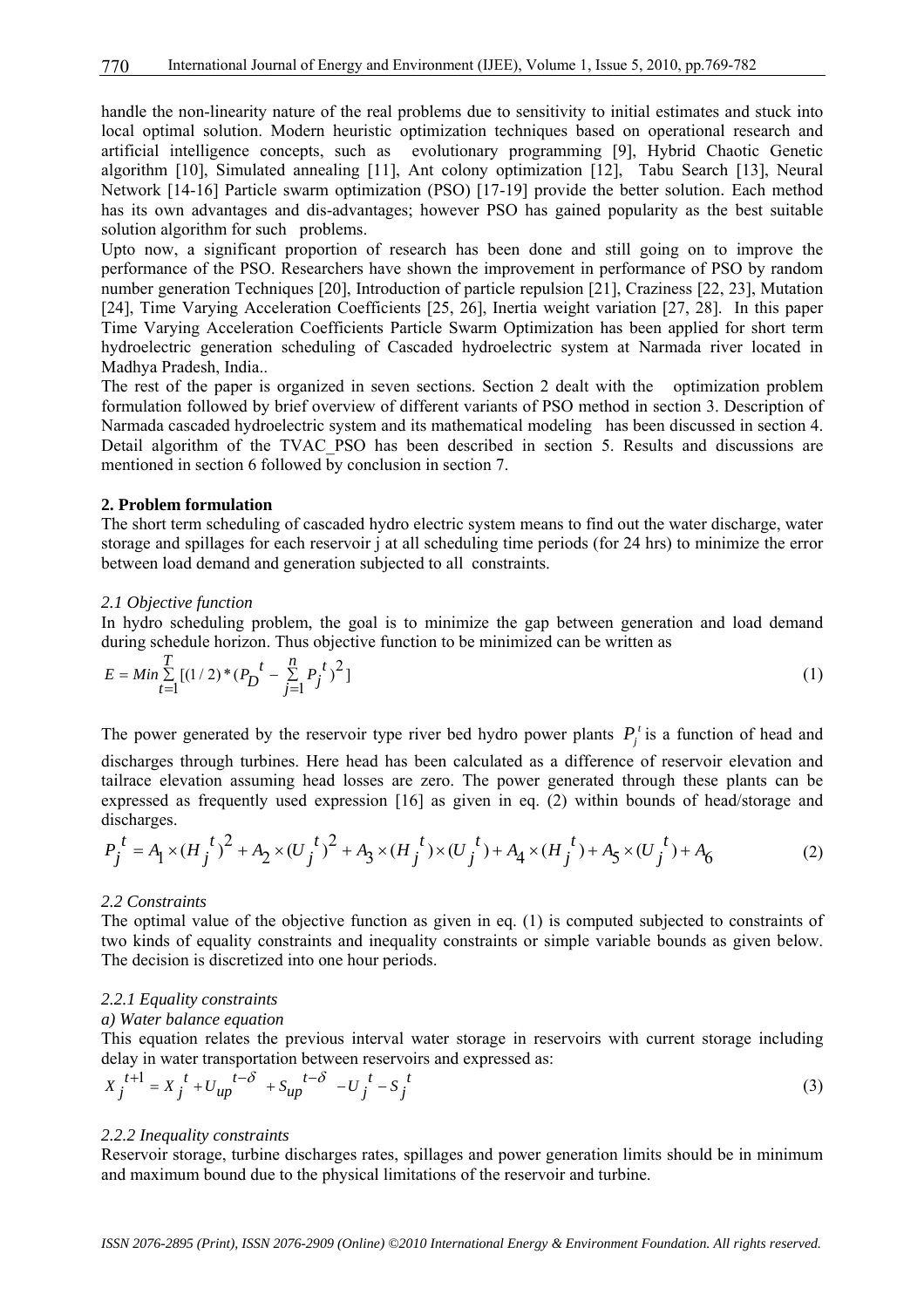a) *Reservoir storage bounds*  

$$
X_j^{\min} \leq X_j^{\ t} \leq X_j^{\max}
$$
 (4)

b) Water discharge bounds  

$$
U_j^{\min} \le U_j^{\ t} \le U_j^{\max} \tag{5}
$$

*c) Power generation bounds*   $P_j^{\min} \leq P_j^{\ t} \leq P_j^{\max}$  (6)

*d) Spillage* 

Spillage from the reservoir is allowed only when water to be released from reservoir exceeds the maximum discharge limits. Water spilled from reservoir j during time t can be calculated as follows:

$$
S_j^t = Q_j^t - U_j^{\max} \text{ if } Q_j^t > U_j^{\max}
$$
  
= 0 \totherwise \t(7)

#### *e) Initial & end reservoir storage volumes*

Terminal reservoir volumes are generally set through midterm scheduling process. This constraint implies that the total quantity of utilized water for short term scheduling should be in limit so that the other uses of the reservoir are not jeopardized.

$$
Xj^0 = X_j^{begin} X_j^T = X_j^{end} \tag{8}
$$

#### **3. Overview of particle swarm optimization**

Particle Swarm Optimization is inspired from the collective behaviour exhibited in swarms of social insects. Amongst various versions of PSO, most familiar version was proposed by Shi and Eberhart [29]. The key attractive feature of PSO is its simplicity as it involves only two model eq. (9) and eq. (10). In PSO, the co-ordinates of each particle represent a possible solution called particles associated with position and velocity vector. At each iteration particle moves towards an optimum solution through its present velocity and their individual best solution obtained by themselves and global best solution obtained by all particles. In a physical dimensional search space, the position and velocity of particle i are represented as the vectors of [, ] <sup>1</sup> 2............... *X XX X <sup>i</sup> <sup>i</sup> <sup>i</sup> id* <sup>=</sup> & [, ] *V VV V <sup>i</sup>* <sup>1</sup> *<sup>i</sup>*2,............... *<sup>i</sup> id* <sup>=</sup> in the PSO

algorithm.

Let  $P_{best}(i) = [X_{i}]_{pbest}$ ,  $X_{i2pbest}$  ...  $X_{idpbest}$   $G_{best} = [X_{1gbest}, X_{2gbest}$  ....  $X_{dgbest}]$  be the best position of particle i and global best position respectively. The modified velocity and position of each particle can be calculated using the current velocity and the distance from  $P$  best is all object as follows:

$$
V_i^{k+1} = V_i^k \times \omega + C_1 \times R_1 \times (P_{i} - best(i) - X_i^k) + C_2 \times R_2 \times (G_{i} - best - X_i^k)
$$
\n(9)

$$
X_i^{k+1} = X_i^k + V_i^{k+1} \tag{10}
$$

$$
\omega = \omega_{\text{max}} - ((\omega_{\text{max}} - \omega_{\text{min}}) \text{ iter}) / \text{ it} - \text{max}
$$
 (11)

The value of  $\omega_{\text{max}}$ ,  $\omega_{\text{min}}$  ω, C<sub>1</sub>, C<sub>2</sub>, should be determined in advance. The inertia weight ω is linearly decreasing as eq. (11).

#### *3.1 Novel self adapting inertia weight PSO (NSAIW\_PSO)*

In simple PSO method, the inertia weight is made constant for all particles in one generation. In NSAIW\_PSO [31] method movement of the particle is governed as per the value of objective function to increase the search ability. Inertia weight of the most fitted particle is set to minimum and for the lowest fitted particle takes maximum value. Hence the best particle moves slowly in comparison to the worst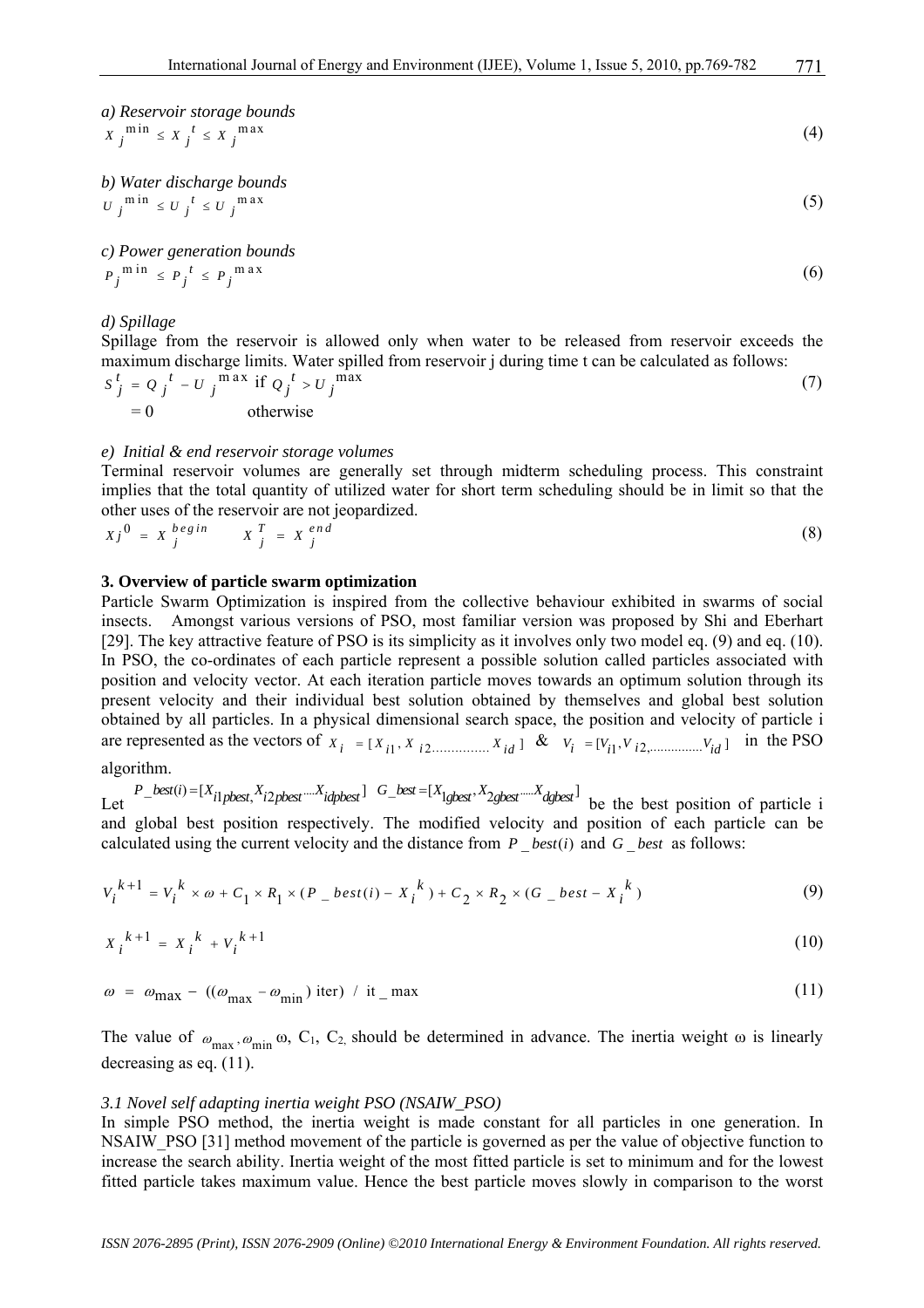particle. The best particle having smaller rank leads to low inertia weight, whereas the worst particle takes last rank with high inertia weight as per eq. (12).

$$
\omega = (3 - \exp(-PS/200) + (r/100)^2)^{-1}
$$
\n(12)

#### *3.2 Time varying acceleration coefficients PSO (TVAC\_PSO)*

In PSO, search towards optimum solution is guided by the two stochastic acceleration components (cognitive & social component).Therefore the proper control of these components is very necessary. Keneddy and Eberhart [30] described that a relatively high value of cognitive component will result excessive wandering of individuals towards the search space. In contrast, a relatively high value of social component may lead particle to rush prematurely towards local optimum solution. Generally in population based algorithm, it is desired to encourage the individuals to wander through the entire search space, without clustering around local optima, during the early stages of optimization. On the other hand, during latter stages, it is important to enhance convergence toward the global optima, to find the optimum solution efficiently. Considering these concerns time varying acceleration coefficients concept is introduced by Asanga [26] which enhance the global search at early stage and encourage the particles to converge towards global optima at the end of search. Under this development, the cognitive component reduces and social component increases, by changing the acceleration coefficients  $C_1 \& C_2$ with time as given in eq.  $(13)$  & eq.  $(14)$ 

$$
C_1 = ((C_{1f} - C_{1i}) \times (iter / it\_max)) + C_{1i}
$$
\n
$$
(13)
$$

$$
C_2 = ((C_{2f} - C_{2i}) \times (iter / it\_max)) + C_{2i}
$$
\n(14)

#### **4. Description of narmada cascaded hydroelectric system (NCHES)**

TVAC PSO method is applied to determine the hourly optimal operation of a real operated NCHES located at interstate river Narmada in India. This system is characterized by cascade flow network, water transport delay between successive reservoirs and variable natural inflows. System considered is having five major hydro power projects namely 'Rani Avanti Bai Sagar (RABS)', 'Indira Sagar (ISP)', 'Omkareshwar (OSP)', and 'Maheshwar (MSP)' located in state Madhya Pradesh, India & Sardar Sarovar (SSP) terminal project in state Gujarat. All projects are located at the main stream of river hence a hydraulic coupling exists amongst them as shown in Figure 1 especially between ISP, OSP and MSP. The tailrace level of ISP matched with the full reservoir level of the OSP and similarly between OSP and MSP.



Figure 1. Hydraulic coupling in NCHES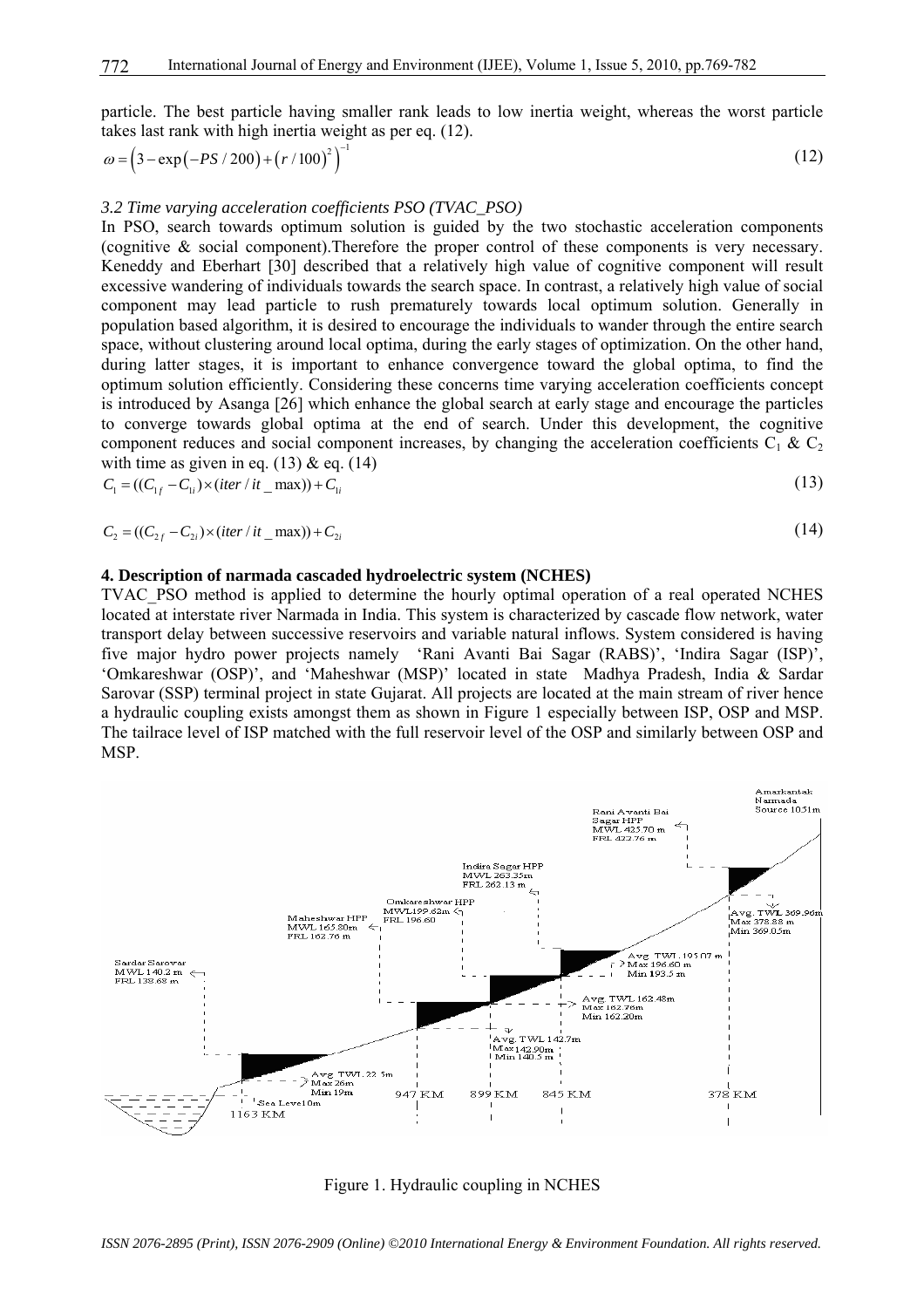Present work is carried out based on data reported in [32]. Water traveling time between successive reservoirs are mentioned in Table 1. The hourly load demand considered for the scheduling of NCHES have been given in Table 2.

Table 1. Water traveling time between consecutive reservoirs

| Plant      | Travel time      | Plant      | Travel time      | Plant | Travel time |
|------------|------------------|------------|------------------|-------|-------------|
| RABS       | $62$ hrs         | ISP        | 4 hrs            | OSP   | 3 hrs       |
| <b>MSP</b> | $17 \text{ hrs}$ | <b>SSP</b> | 0 <sub>hrs</sub> |       |             |

| Hour | Load Demand | Hour | Load Demand | Hour | Load Demand |
|------|-------------|------|-------------|------|-------------|
|      | 1350        | 9    | 1900        |      | 1850        |
|      | 1300        | 10   | 1800        | 18   | 1900        |
| 3    | 1350        | 11   | 2000        | 19   | 1750        |
| 4    | 1300        | 12   | 1800        | 20   | 1700        |
|      | 1350        | 13   | 2000        | 21   | 1600        |
| 6    | 1400        | 14   | 2000        | 22   | 1500        |
|      | 1500        | 15   | 1900        | 23   | 1550        |
| 8    | 1600        | 16   | 1900        | 24   | 1900        |

Table 2. Hourly load demand (MW)

## **5. TVAC\_PSO algorithm of NCHES generation scheduling**

The steps involved in optimization are as follows:

**Step 1**: Initialize velocity of discharge particles between

$$
-V_j^{\text{max}} \text{ to } +V_j^{\text{max}} \text{ as } V_j^{\text{max}} = (U_j^{\text{max}} - U_j^{\text{min}})/10
$$

**Step2**: Initialize position of discharge particle between  $U_j^{\text{min}} \& U_j^{\text{max}}$  for population size PS.

**Step 3**: Initialize dependent discharge matrix.

**Step 4**: Initialize the *P*  $best(i)$  and *G best*.

**Step 5**: Set iteration count  $= 0$ .

**Step 6:** Calculate reservoir storage  $X_j^t$  with the help of eq. (3).

**Step 7:** Check whether  $X_j^t$  is with in limit  $X_j^{\min}$ ,  $X_j^{\max}$ .

If  $X_i^t < X_j^{\text{min}}$  then  $X_i^t = X_j^{\text{min}}$ 

• If 
$$
X_j^t > X_j^{\text{max}}
$$
 then  $X_j^t = X_j^{\text{max}}$ 

If  $X_j^{\text{min}} \leq X_j^t \leq X_j^{\text{max}}$  then  $X_j^t = X_j^t$ 

**Step 8:** Evaluate the fitness function as given below:

$$
f(X_j^t, U_j^t) = 1/ [1 + Min((1/2) \times (P_D^t - \sum_{j=1}^5 P_j^t)^2)]
$$
\n(15)

**Step 9:** Is fitness value is greater than *P*  $best(i)$ ?

- If yes, set it as new  $P$ <sup>-best(i)</sup> & go to step10.
- else go to next step.

**Step 10**: Is fitness value is greater than *G* best?

- If yes, set it as new  $G$ -best  $\&$  go to next step.
- else go to next step

**Step 11**: Check whether stopping criteria (max iter) reached?

- If yes then got to step 19.
- else go to next step.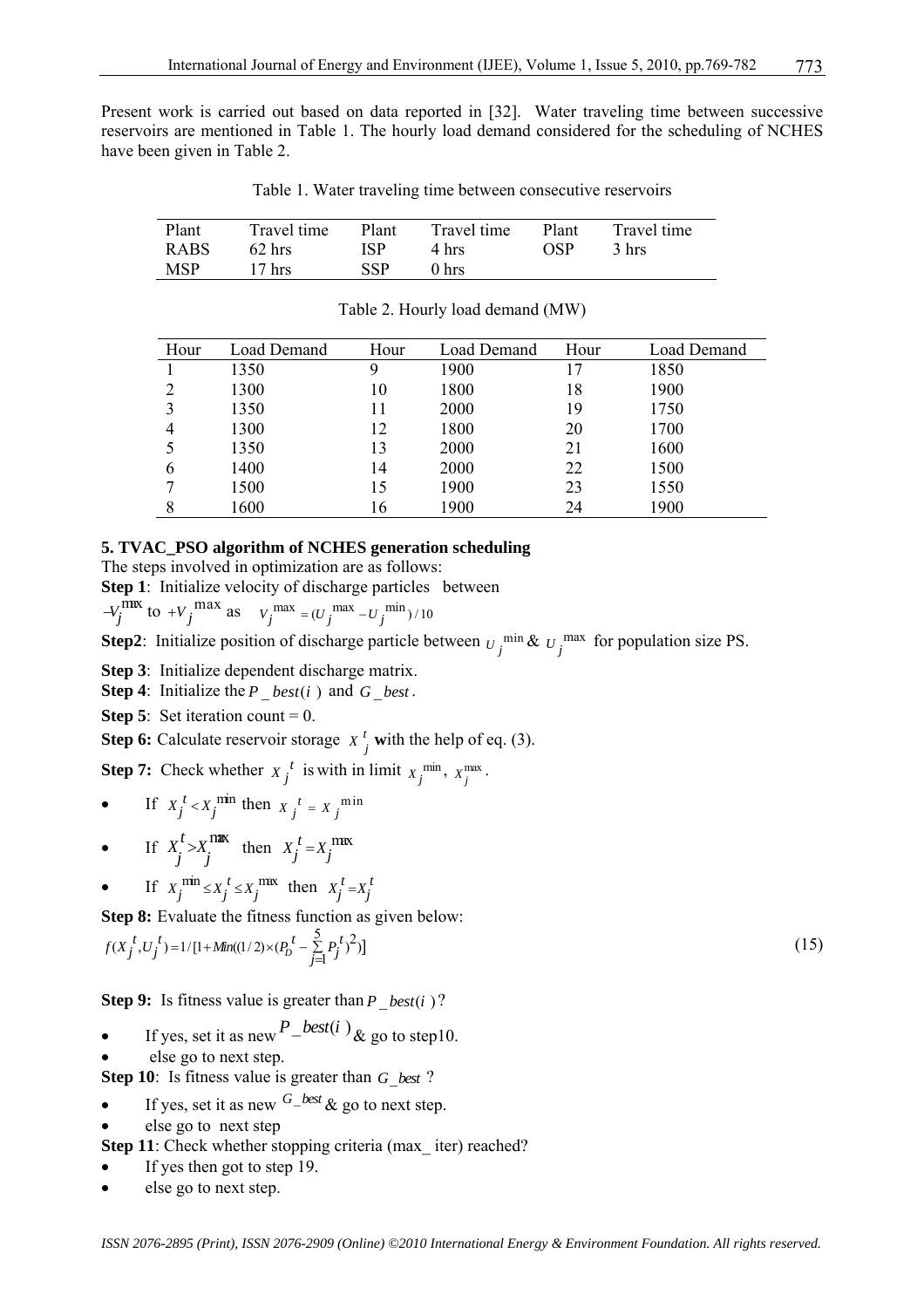**Step12**: Calculate acceleration coefficients using eq. (13) & eq. (14). **Step 13:** Update velocity of discharge particle using eq. (9). **Step 14:** Check whether  $v_j^t$  is with in limit  $v_j^{\text{min}}$ ,  $v_j^{\text{max}}$ .

- If  $V_j^t \le V_j^{\text{min}}$  then  $V_j^t = V_j^{\text{min}}$
- If  $V_j^t > V_j^{\text{max}}$  then  $V_j^t = V_j^{\text{max}}$

• If  $V_j^{\min} \le V_j^t \le V_j^{\max}$  then  $V_j^t = V_j^t$ 

**Step 15:** Update position of discharge particles using eq. (10). **Step 16:** Check whether  $U_j^t$  is with in limit  $U_j^{\min}$ ,  $U_j^{\max}$ .

• If 
$$
U_j^t < U_j^{\min}
$$
 then  $U_j^t = U_j^{\min}$ 

• If 
$$
U_j^t > U_j^{\text{max}}
$$
 then  $U_j^t = U_j^{\text{max}}$ 

• If 
$$
U_j^{\min} \le U_j^t \le U_j^{\max}
$$
 then  $U_j^t = U_j^t$ 

**Step 17:** Update dependent discharge matrix considering hydraulic coupling. **Step 18:** Check for stopping criteria

- If  $iter < it$  max then increase iteration count by 1 & go to step 6.
- Else go to step 19.

**Step 19:** Last  $G_{best}$  position of particles is optimal solution.

#### **6. Results and discussion**

The NCHES generation scheduling has been done by Time Varying Acceleration Coefficients PSO (TVAC\_PSO) on hourly basis, assuming all reservoirs full at starting of the schedule horizon. The above problem also approached by the NSAIW\_PSO with same population size, PSO parameters (as given in Table 3) and load demand. Program has been coded in MATLAB and the performance of both algorithms have been obtained by using MATLAB 7.0.1 on a core 2 duo, 2 GHz, 2.99 GB RAM. The effectiveness of TVAC\_PSO & NSAIW\_PSO in various trials is judged by the three criteria's first is the probability to get best solution or objective function (robustness), second is the solution quality and third is dynamic convergence characteristics. Dynamic convergence behavior has been analyzed by the mean and standard deviation of swarm as given in eq. (16)  $\&$  eq. (17) at each generation. Out of 10 trials of each individual hour best results are chosen based on above criteria. The final optimal hourly power generation through hydro power plants of NCHES has shown in Figure 2. The number subscript in increasing order with parameters P, X and Q in Figure 2 to Figure 4 means parameters related to Rani Avanti Bai Sagar, Indira Sagar, Omkareshwar and Sardar Sarovar hydro power plant respectively.

Mean 
$$
\mu_{\text{iter}} = \left(\sum_{p=1}^{PS} E\right) / PS
$$
 (16)

Standard deviation 
$$
\sigma_{\text{iter}} = \sqrt{(1/PS) \times \sum_{p=1}^{PS} (E - \mu_{\text{iter}})^2}
$$
 (17)

Table 3. PSO parameter settings

| Parameter                                 | Value              |
|-------------------------------------------|--------------------|
| Population size, Max. No. of Iteration    | 5, 120             |
| Acceleration Coefficients C1 & C2         | 2.2                |
| $C_{1f}$ , $C_{1i}$ , $C_{2f}$ , $C_{2i}$ | 0.5, 2.5, 2.5, 0.5 |
| $\omega_{\min}, \omega_{\max}$            | 0.4.0.9            |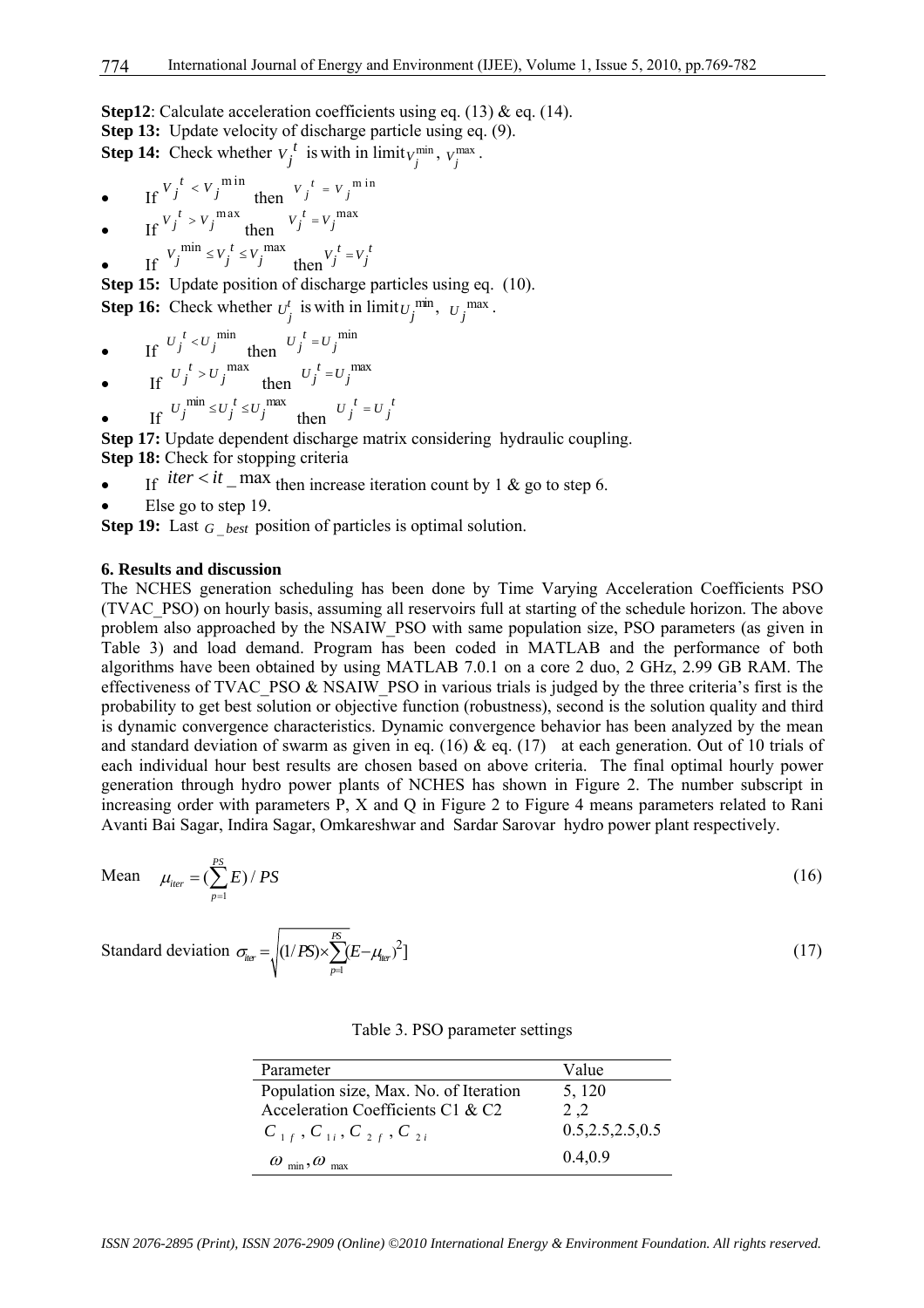

Figure2. Optimal generation schedule from hydro plants of NCHES using TVAC\_PSO



(a) Rani Avanti Bai Sagar HPP



(b) Indira Sagar HPP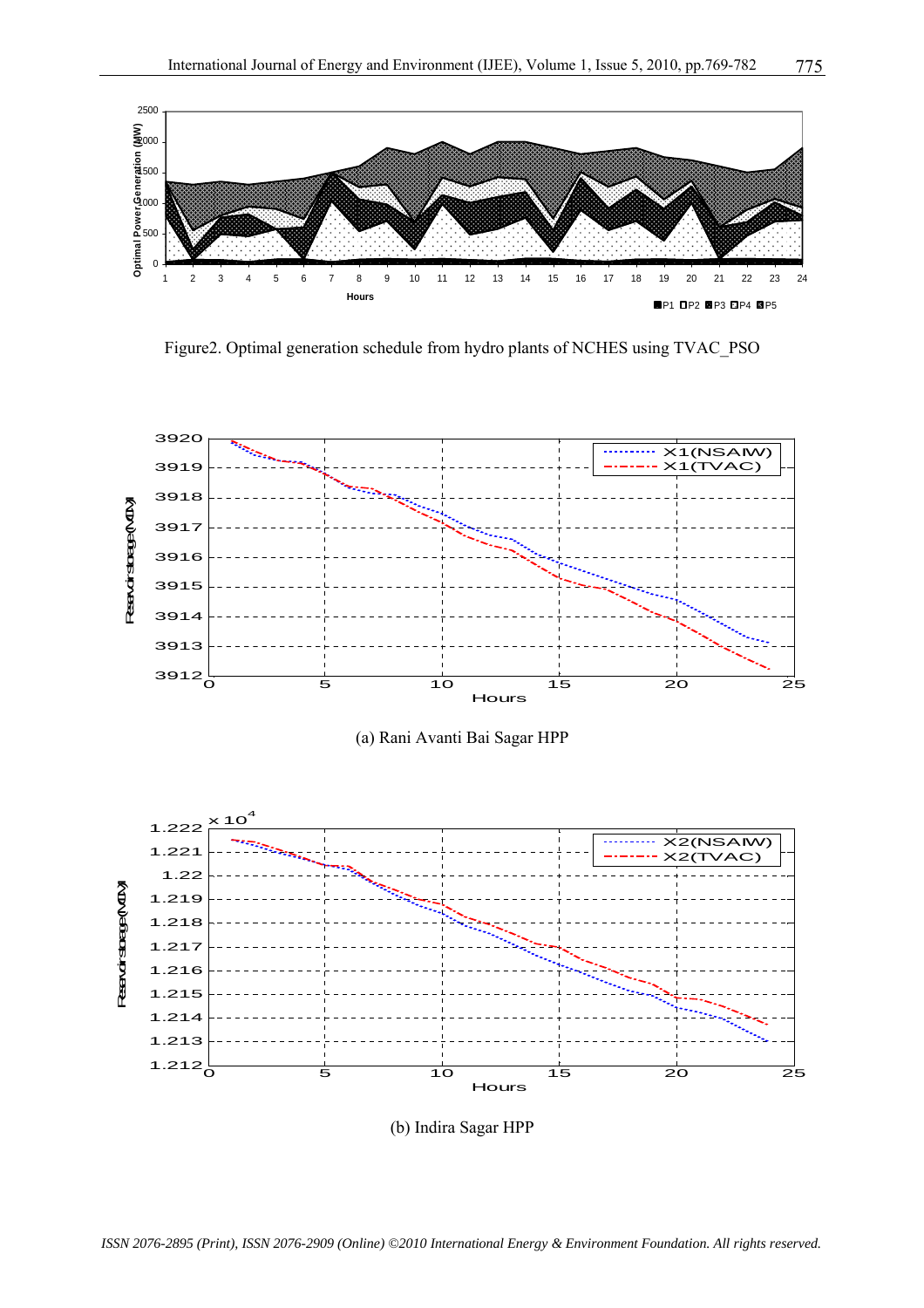

Figure 3. (a-e): Reservoir storage trajectories of hydro plants using TVAC\_PSO & NSAIW\_PSO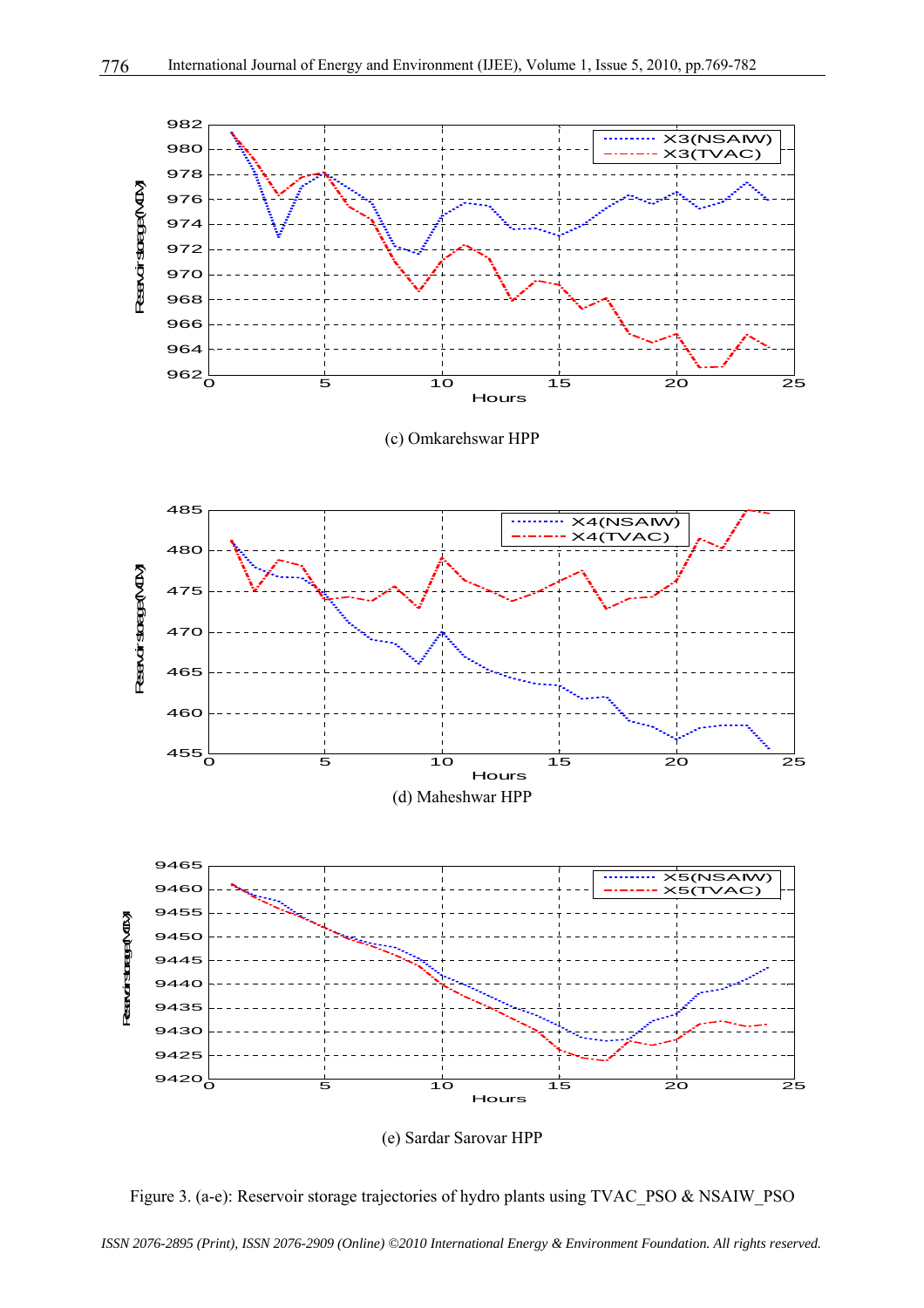

(a) Rani Avanti Bai Sagar HPP



(b) Indira Sagar HPP



(c) Omkareshwar HPP

*ISSN 2076-2895 (Print), ISSN 2076-2909 (Online) ©2010 International Energy & Environment Foundation. All rights reserved.*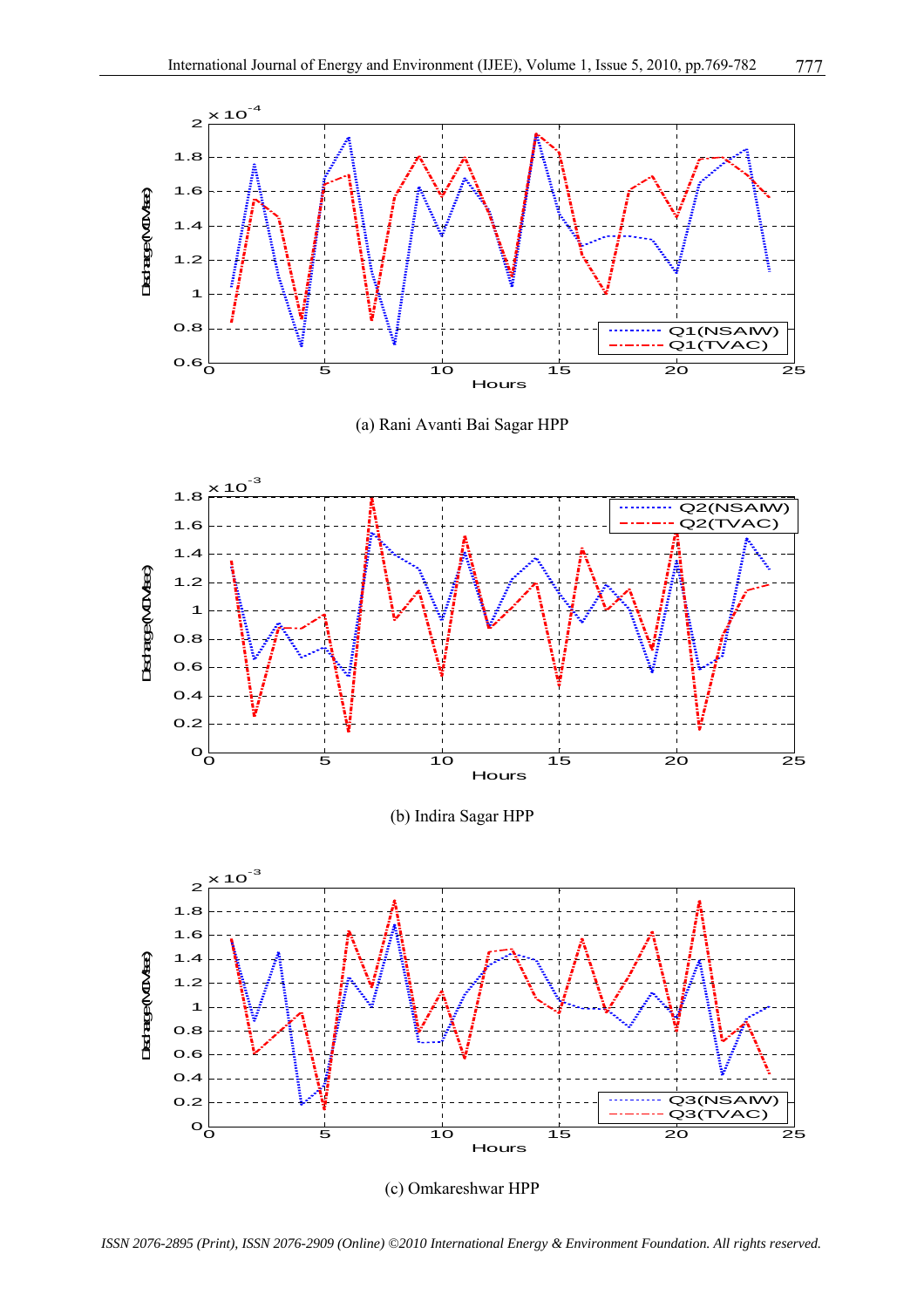

Figure 4. (a-e): Discharge trajectories of hydro plants using TVAC\_PSO & NSAIW\_PSO

Results of both algorithms are summarized in Table 4. It clearly shows that TVAC\_PSO is giving best suitable objective function in comparison to NSAIW\_PSO for the schedule horizon of 24 hrs. The total discharge from the hydro power plants of NCHES using TVAC\_PSO is 341.53 MCM which is less in comparison to 353.45 MCM through NSAIW\_PSO.

| Particulars                                       |            | <b>NSAIW PSO</b> | TVAC PSO    |
|---------------------------------------------------|------------|------------------|-------------|
| Objective Function                                |            | 4.31E-01         | 7.75823E-06 |
|                                                   | Q1(MCM)    | 12.02189557      | 12.87674831 |
|                                                   | $Q2$ (MCM) | 90.16378248      | 83.2712441  |
| Discharges through hydro<br>NCHES in<br>plants of | Q3 (MCM)   | 88.7430881       | 94.76693889 |
| MCM in 24 Hours                                   | Q4 (MCM)   | 109.323928       | 91.90878406 |
|                                                   | Q5         | 53.19838967      | 58.33005728 |
|                                                   | Total      | 353.4510838      | 341.1537726 |

Table 4.Comparison of numerical results of NCHES using NSAIW\_PSO & TVAC\_PSO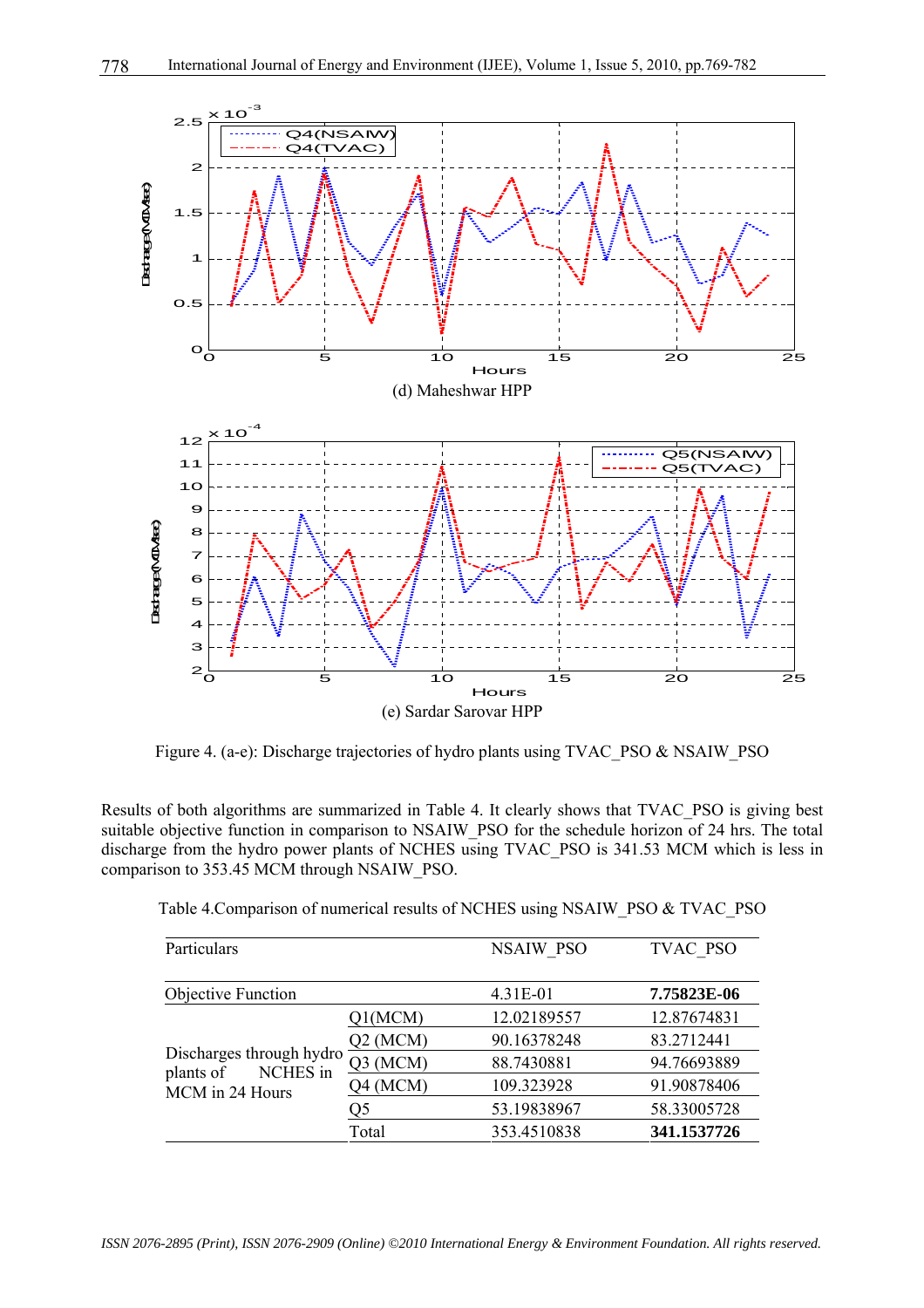## **Nomenclature**

- t, T  $\blacksquare$  Time index  $\&$  total scheduled Horizon.
- E Objective Function
- $P_D^t$  Total load demand at t.
- $P_i^t$  Electrical power generated from j<sup>th</sup> RBPH plant at t.
- $X_j^t$  Reservoir storage of the j<sup>th</sup> plant at t.<br>*X* <sup>*min*</sup> Minimum storage at j<sup>th</sup> reservoir.
- 
- $X_i^{\text{max}}$  Maximum storage at j<sup>th</sup> reservoir.
- $H_j^t$ , Head for the j<sup>th</sup> hydro power plant at t.
- $U_i^t$  Discharge through turbine of  $i^{th}$  RBPH at t.
- *A<sub>i</sub>* Hydro turbine model constants for hydro plants.  $U_j^{\min}$  Minimum discharge through turbines of  $j^{\text{th}}$  plan
- Minimum discharge through turbines of  $j<sup>th</sup>$  plant.
- $U_j^{\text{max}}$  Maximum discharge through turbines of j<sup>th</sup> plant.
- $S_i^t$  Spillage from the j<sup>th</sup> plant at t.
- $Q_i^t$  Total discharge through plant at t.
- $\delta$  Time delay between successive reservoirs.
- ω Inertia weight factor.
- $C_1$ ,  $C_2$  Acceleration coefficients.

 $C_{1}$ ,  $C_{1}$ ,  $C_{2}$ ,  $C_{2}$ ,  $C_{2}$  Time varying acceleration constants.

- $R_1, R_2$  Uniformly distributed random number between 0,1.
- $X_i^k$  Position of particle i at  $k^{\text{th}}$  iteration.
- $V_i^k$  Velocity of particle i at  $k^{\text{th}}$  iteration.

 $P$  *best(i)* Best position of particle i until iteration k.

- *G best* \_ Best position of the group until iteration k.
- $\omega$ <sub>min</sub> Initial value of inertia weight.
- $\omega_{\text{max}}$  Final value of inertia weight.
- iter Current iteration number.
- it max Maximum iteration number.
- k Iteration index
- up Index for immediate upstream plant.
- n Total number of plant.
- j Index of hydroelectric power plants.
- PS Population size
- r Rank of particle amongst population.

## **7. Conclusion**

In optimal generation scheduling problem of hydro electric systems, complexity has been introduced by the cascade pattern. This problem becomes more complex when there is high hydraulic coupling between hydro plants of cascade system. This paper adopted TVAC\_PSO to determine the optimal generation schedule of NCHES as it addresses the problem of premature convergence by striking proper balance between global and local exploration. Results obtained are compared with the results of NSAIW\_PSO and it clearly shows that TVAC\_PSO is giving minimum value of objective function in comparison to the NSAIW\_PSO with less discharges through hydro power plants of NCHES. Dynamic convergence characteristics and the frequency of getting better solution are also superior in case of TVAC.

## **Acknowledgment**

The authors gratefully acknowledge the support of Dr. R.P. Singh, Director Maulana Azad National Institute of Technology Bhopal, India. The authors gratefully acknowledge the support of Narmada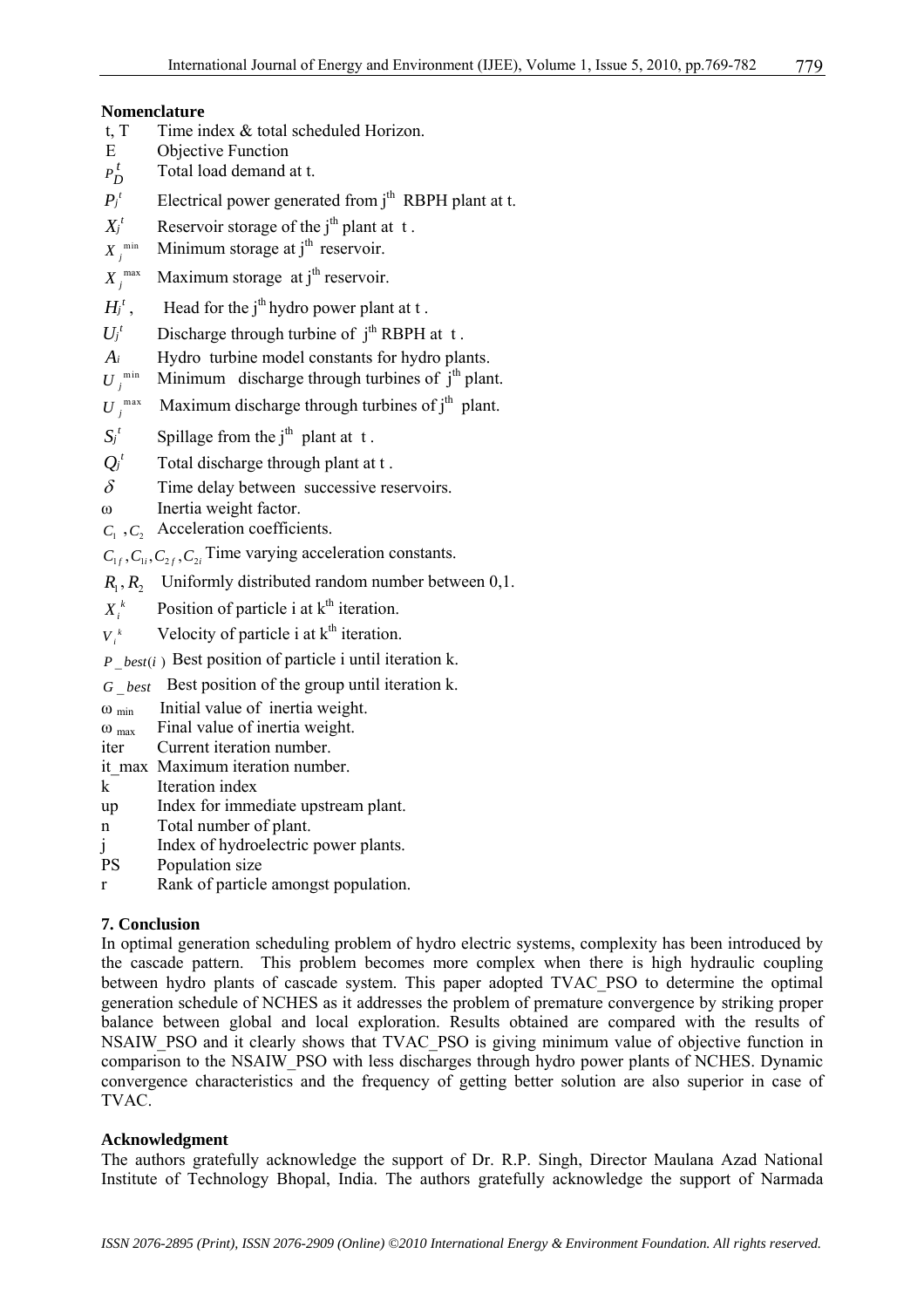Hydro Development Corporation (NHDC), Narmada Valley Development Authority (NVDA) and the authorities of the Omkareshwar, Indira Sagar, Maheshwar , Sardar Sarovar, Rani Avanti Bai Sagar Hydroelectric project .

#### **References**

- [1] Catalao J.P.S, Mariano S.J.P.S., Mendes V.M.F., Ferreira L.A.F.M., "Scheduling of head sensitive cascaded hydro systems: A nonlinear approach", IEEE Transactions on Power Systems, vol. 24, no.1, Feb 2009, pp. 337-346.
- [2] Mariano S.J.P.S., Catalao J.P.S., Mendes V.M.F., L.A.F.M. Ferreira, "Profit Based short term scheduling considering Head dependent power generation", Power Tech, IEEE Lausanne, July 2007, pp. 1362-1367.
- [3] Chang W. Gar, Aganagic Maohammed , Waight G. James, Burton Tony Meding Jose, Steve Reeves, M Chrestoforides., " Experience with Mixed Integer linear programming based approach on short term hydrothermal scheduling", IEEE Transactions on Power Systems, vol. 16, no.4, 2001, pp. 743-749.
- [4] Shi Chung Chang, Chun hung Chenm, I-Kong Fomg, Peter B. Lah, " Hydroelectric generation scheduling with an effective differential dynamic programming algorithm ", IEEE Transactions on Power Systems , vol. 5, no. 3, 1990, pp. 737-743.
- [5] Finardi C. Erion, Edson L.DA Silva, Sagastizabal C.V.laudia, "Solving the unit commitment problem of hydropower plants via lagrangain relaxation and sequential quadratic programming ", Computational & applied mathematics, Vol 24, No 3, 2005.
- [6] Tkayuki Shina, Watanabe Kamu, "Lagrangian relaxation method for price based unit commitment problem", Engineering Optimization Taylor Francis, vol. 36, issue 6, Dec 2004, pp 705-719.
- [7] Franco P.E.C, Carvalho M.F., Soares S., "A network flow model for short term hydro dominated hydrothermal scheduling problems" , IEEE Transactions on Power Systems, vol. 19, no.2, May 1994, pp. 1016-1022.
- [8] Alfredo J. Mezger, Almeida C. Katia de, " Short term hydro thermal scheduling with Bilateral transaction via bundle method", International journal of Electric Power & Energy System, vol. 29, issue 5, pp. 387-396, 2007.
- [9] Sinha N., Chakrabarti R., and Chattopadhyay P.K., Evolutionary programming techniques for economic load dispatch, IEEE Transactions on Evolutionary Computations, vol. 7, Feb 2003, pp. 83-94.
- [10] Yuan Xiaohui, Yuan Yanbin, Zhang Yongchuan, "A hybrid Chaotic genetic algorithm for short term hydro system scheduling", Mathematics and Computers in Simulation , 2002, pp. 319-327.
- [11] Basu M., "A simulated annealing based goal attainment method for economic emission load dispatch of fixed head hydrothermal power systems", International journal of electrical power and energy systems, vol. 27, no.2, 2005, pp.147-153.
- [12] Huang Jier Shyh, " Enhancement of Hydroelectric Generation scheduling using Ant colony system based optimization approaches", IEEE Transactions on Energy Conversion , vol. 16, no.3, 2001, pp. 296-301.
- [13] Lin W.M., Cheng F.S., Tsay M.T., "An improved Tabu search for economic dispatch with multiple minima", IEEE Transactions on Power Systems, vol. 17, Feb. 2002, pp. 108-112.
- [14] Liang R.H., Hsu Y.Y.," Scheduling of Hydroelectric generations using artificial neural network", IEEE proceeding generation transmission distribution, Vol 141, no 5, 1995, pp. 452-458.
- [15] Naresh R., Sharma J., "Short term hydro scheduling using ANN", IEEE Transactions on Power Systems, vol. 15, no. 1, Feb. 2000.
- [16] Naresh R., Sharma J.," Short term hydro scheduling using Two phase neural network", International Journal of Electrical Power and Energy Systems, vol. 24, issue 7, 2002.
- [17] Chandrasekar Samudi, Gautham Das P., Ojha Piyush C., Sreeni T.S.," Hydrothermal scheduling using particle swarm optimization", IEEE.
- [18] Mandal K.K., Basu M., Chakraborty N. "Particle swarm optimization technique based short term hydro thermal scheduling", Applied Soft Computing , 2007.
- [19] Yuan Xiaohui, Wang Liang, Yuan Yanbin, "Application of enhanced PSO approach to optimal scheduling of hydro system", Energy Conversion & Management Science Direct, Article in press.